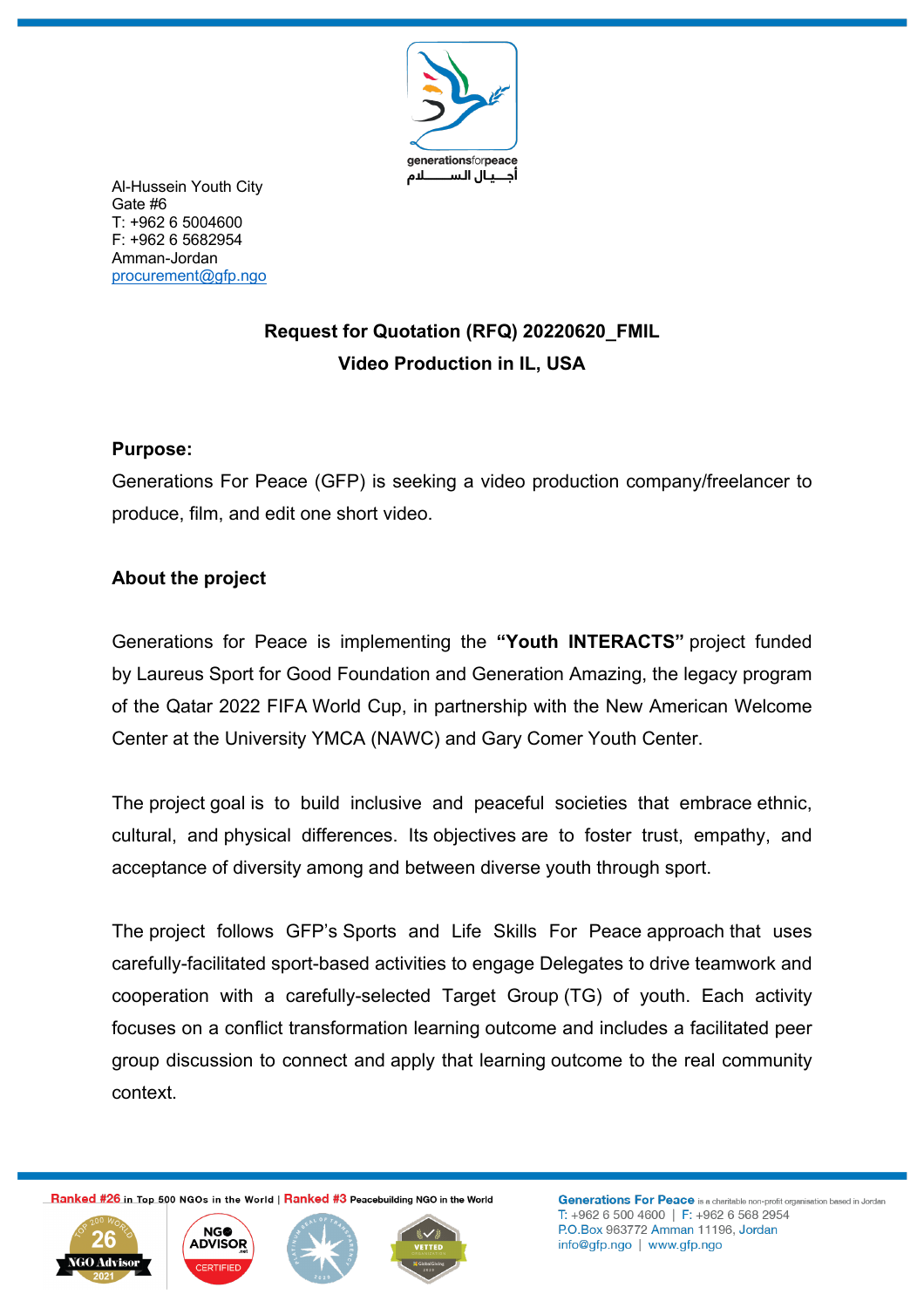

The program duration is nine months, from 01 Dec 2021 to 31 August 2022. The program is implemented at **Gary Comer Youth Center**, Greater Grand Crossing neighborhood, and **Don Mayor Boys and Girls Club** in Urbana-Champaign, central Illinois (may change based on the type of event).

## **Scope of Work**

GPF is looking for companies/freelancers with previous experience in video production to produce one video with the below conditions.

- 1. The video duration is 3-5 minutes.
- 2. The company/freelancer will film at least three program activities/days in each location.
- 3. The company/freelancer will film in both locations.
- 4. The company/freelancer will conduct interviews with program beneficiaries and staff.
- 5. The company/freelancer should film establishing shots in each location.
- 6. The company/freelancer should be flexible with the filming dates and responsive to urgent/emerging requests.
- 7. The suggested filming and editing days are between 10-15 days over two months.
- 8. Equipment used should be at the highest level, such as C100/300 / DSLR Canon 5D mark VI / Sony A7S II cameras or similar.
- 9. Video outcome should be in 4K with excellent audio mastering and coloring.
- 10.The company/freelancer should deliver all the RAW footage to GFP digitally or via hard drive.
- 11.Filming will take place between July and August 2022.
- 12.The company/freelancer will edit and deliver the video by **August 31, 2022.**

Ranked #26 in Top 500 NGOs in the World | Ranked #3 Peacebuilding NGO in the World